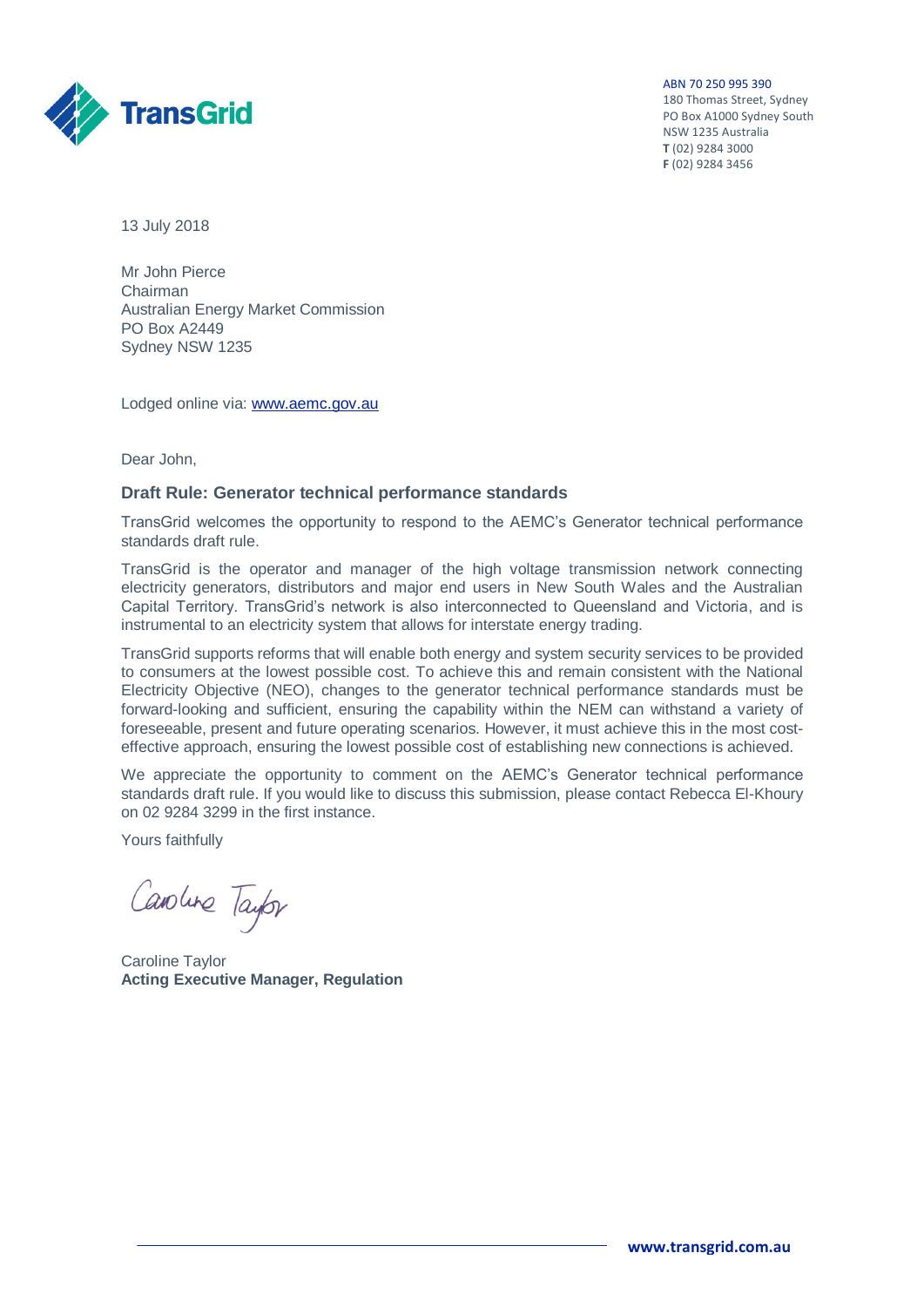# **TransGrid submission**



Draft Rule: Generator technical performance standards

## **1. Introduction**

TransGrid fully supports efforts to maintain power system security at the lowest cost to consumers and welcomes the opportunity to respond to the AEMC's Generator technical performance standards draft rule determination.

TransGrid is the operator and manager of the high voltage transmission network connecting electricity generators, distributors and major energy users in New South Wales and the Australian Capital Territory. TransGrid's network is also interconnected to Queensland and Victoria, and is central to interstate energy trading.

Australia is in the midst of an energy transformation. This is primarily driven by:

- > Changing community expectations and choices.
- > Advances in renewable energy technologies and increased penetration of asynchronous generation.
- > Retirement of existing synchronous generation.
- Adjustments required in Australia's economy to meet our international climate change commitments.

These changes raise complex issues in relation to the design of the National Electricity Market (NEM), which must adapt and respond to these changes. The framework regulating the NEM must support the planning and operation of power system, and reflect desired policy outcomes – low-emissions, reliable supply of electricity at the lowest cost to consumers over the long run.

TransGrid supports reforms that will enable both energy and system security services to be provided to consumers at the lowest possible cost. To achieve this and remain consistent with the National Electricity Objective (NEO), changes to the generator technical performance standards must be forward-looking and sufficient, ensuring the capability within the NEM can withstand a variety of foreseeable, present and future operating scenarios. However, it must achieve this in the most cost-effective approach, ensuring the lowest possible cost of establishing new connections is achieved.

This submission sets out our views on the draft rule and is structured as follows:

- > Chapter 2 sets out some general comments on the key aspects of the draft rule.
- > Chapter 3 some specific comments on the generator technical performance standards draft rule.

## **2. General comments**

#### **2.1 Access standards**

TransGrid notes that the setting of minimum standards must be very carefully considered, as there is a danger that if they are set too high it may preclude the evolution of the grid to a different, more-efficient way of operating. For example, it is conceivable that sometime in the future frequency control ancillary services (FCAS) will be provided in a manner quite different to the existing approach. As such, while security of the system needs to be maintained, changes to access standards should not be unnecessarily burdensome as this may pose a risk on current and future investments in renewable technologies.

As our generation mix transforms, one possible outcome would be renewable generation providing lower services, controllable loads providing raise services, and frequency regulation provided by storage (batteries and hydro). A minimum standard set inappropriately too high may prevent the efficient use of this diverse supply mix.

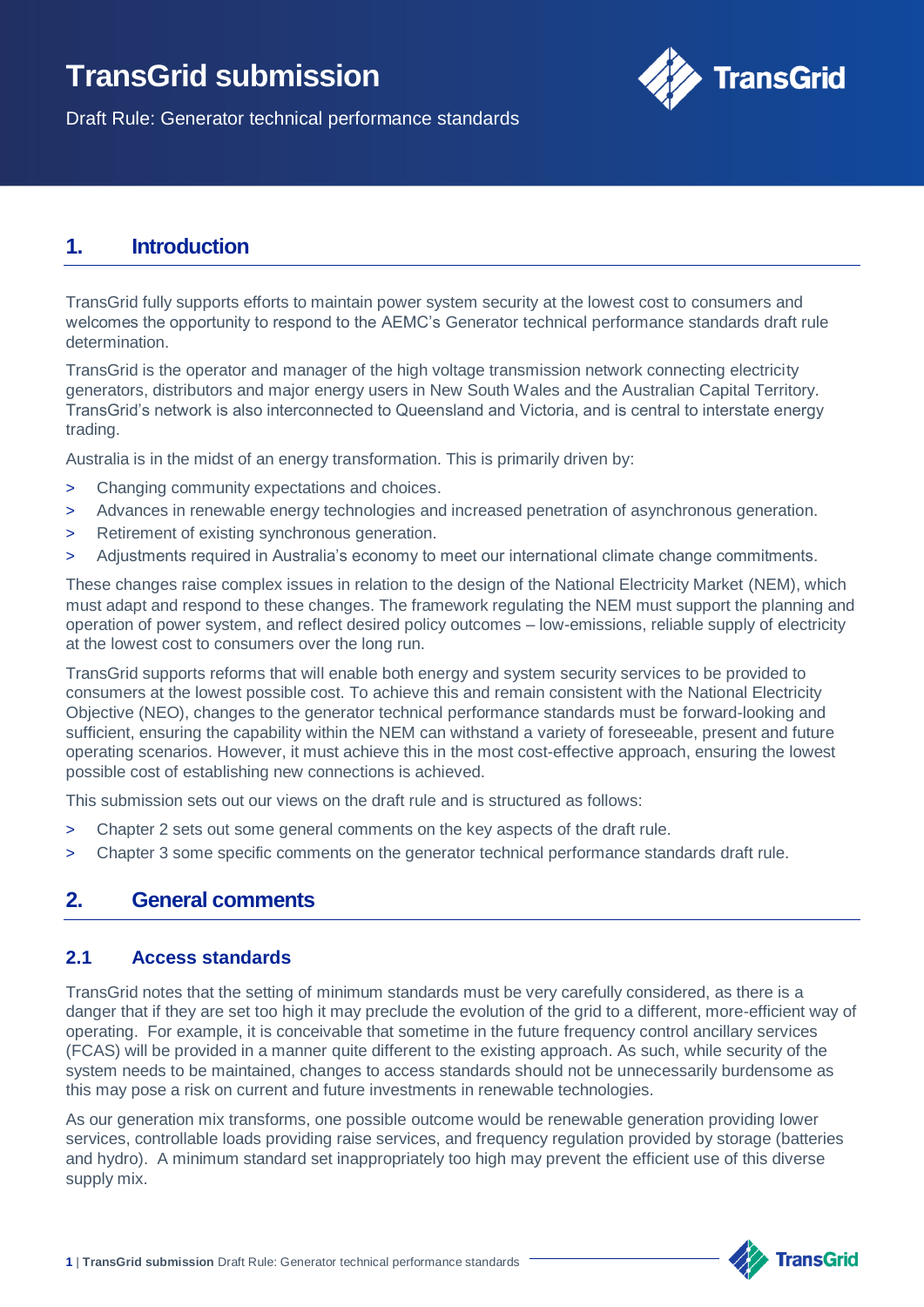### **2.2 Negotiating framework**

TransGrid notes the draft rule has included changes to clarify the aims, roles and responsibilities within the framework and ensure a balance of power in the negotiation. The draft rule requires connecting generators to target the automatic standard, and requires detailed reasons (which may include lack of evidence from the generator) from Australian Energy Market Operator (AEMO) and the Network Service Providers (NSP) to reject a proposed standard which is below the automatic standard.

#### **2.3 Transitional arrangements**

As an overarching principle, TransGrid supports rules which facilitate a clear and balanced connection process for generators which can be delivered within timely and reasonable timeframes for all parties involved. A clear and balanced process should support efficient and effective investment and promote the achievement of the NEO.

TransGrid notes that the new rules apply to all newly connected generating systems eight weeks after the date of the final rule determination. Whereas existing connections and those near future connections that have reached a full set of access standards on the commencement date are grandfathered under the current rules. Where existing generators are modified or refurbished they may consider their existing performance as a minimum, the automatic is derived from the new requirements, and the new negotiation framework is used.

It also recommended that any new access standards should recognise legacy issues when being applied to generating systems that are undergoing modifications

The draft rule includes new provisions in the negotiating process that are applied when a negotiation of performance standards relates to the alteration of equipment in clause 5.3.9. The draft rule states that, for alterations, the negotiating range is between the automatic access standard and the generator's corresponding existing performance standard, as opposed to the corresponding minimum access standard which apply to newly connected generators under the National Electricity Rules (NER).

Eight weeks after the final determination timeframe could be challenging as generation connection applicants aim to establish agreed generator performance standards to avoid project delays and rework. The industry may not have the resource capability to process all requests within eight weeks. The draft rule gives would be improved by further consideration or guidance to meeting this timeframe – including issues around resource allocation.

TransGrid suggests that the AEMC quantify the expected amount of assessment work and resources available, and consider a longer timeframe for transitional arrangements. If not, the AEMC will need to provide guidance on an approach to the prioritisation of generation proponents who have submitted an application to connect prior to the commencement of the new rules.

TransGrid notes that the draft rule 11.107.2 requires NSPs to use their best endeavours to provide written notification to all connection enquiry applicants within 10 business days after the final rule determination, and further relevant written information, in some cases in consultation with AEMO, within 20 business days. The draft rule also allows for NSPs to recoup the reasonable costs of providing the written notifications, and as such, may be able to charge the connection enquiry applicant accordingly.

TransGrid does not support draft rule 11.107.2. TransGrid considers that, at a time when resources are stretched, this additional requirement will put further pressure on these resources with little benefit. TransGrid also notes that this requirement may be in conflict with the new connection enquiry requirements under the NER which commenced on 1 July 2018.

Also, in respect of draft rule 11.107.2, TransGrid expects that connection enquiry applicants would not appreciate receiving written notification for a project that they have previously made an enquiry for, accompanied with a bill for the cost of providing such information. Additionally, this draft rule may not be enforceable since the applicants have not provided their consent to enter into a contract in order to be billed.

TransGrid strongly suggests the removal of draft rule 11.107.2. If not, we suggest the modification to the rule so that the NSP is required to use its best endeavours to provide written notification to connection enquiry applicants that they should be aware of the final rule determination when published. TransGrid considers it will be more beneficial to provide notification or advice on the new access standards requirements for proponents who progress their enquiry to application to connect, at that time.



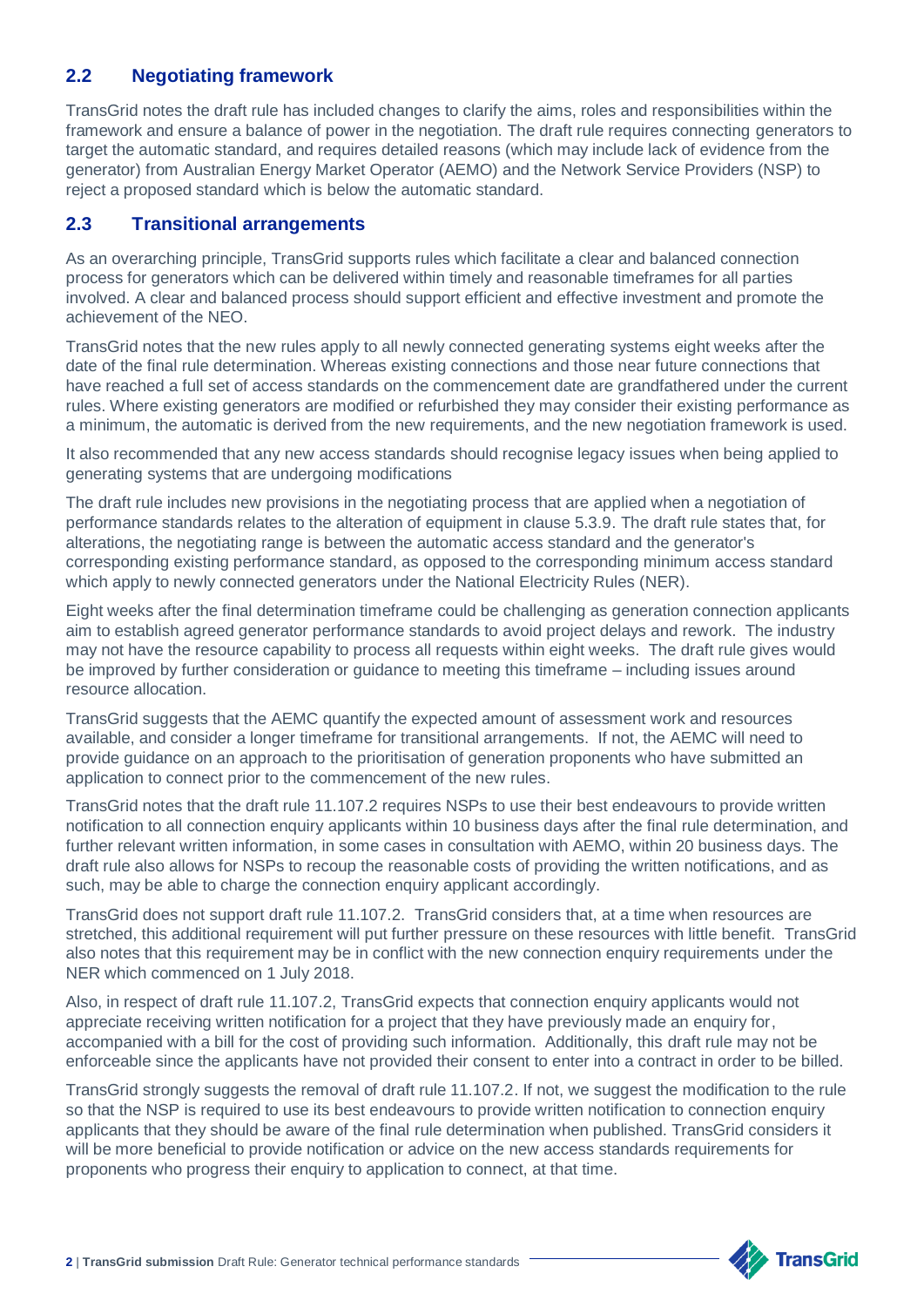| <b>Standard or</b><br>clause               | <b>Statement of issue or other comments</b>                                                                                                                                                                                                                                                                                                                                                                                                                                                                                               | <b>Recommendation</b>                                                                                                                                                                                                                                                                                                                                                            |
|--------------------------------------------|-------------------------------------------------------------------------------------------------------------------------------------------------------------------------------------------------------------------------------------------------------------------------------------------------------------------------------------------------------------------------------------------------------------------------------------------------------------------------------------------------------------------------------------------|----------------------------------------------------------------------------------------------------------------------------------------------------------------------------------------------------------------------------------------------------------------------------------------------------------------------------------------------------------------------------------|
| S5.2.5.1<br>Reactive power<br>capability   | TransGrid notes that the AEMC's intention is to leave this<br>standard unchanged, and to add it to the list of AEMO's advisory<br>matters.<br>However, the redrafted minimum access standard is not<br>equivalent to the existing standard. For example, the existing<br>standard allows a generator to connect with a fixed (non-zero)<br>power factor which could be leading or lagging reactive power.<br>The new standard will not allow this and requires a minimum of<br>zero reactive power, thereby requiring unity power factor. | TransGrid suggests the addition of an item under General<br>Requirements requiring a connection applicant to record any<br>condition (e.g. ambient temperature conditions) under which the<br>proposed reactive power capability is specified. The maximum<br>continuous rating (active and reactive) of many new generator<br>connections is a function of ambient temperature. |
| S5.2.5.13<br>Voltage and<br>Reactive power | It is unclear whether or not AEMC's purpose under clause<br>S5.2.5.13 is to drive clause S5.2.5.1.                                                                                                                                                                                                                                                                                                                                                                                                                                        | If it is the AEMC's intention that clause S5.2.5.13 does not drive<br>clause S5.2.5.1, then text within subclause S5.2.5.13(I) should be<br>changed from "must be consistent with" to "are subject to".                                                                                                                                                                          |
| control                                    | We note that subclause $S5.2.5.13(b)(3)(x)$ of the NER has been<br>deleted in the draft rule.                                                                                                                                                                                                                                                                                                                                                                                                                                             | We propose it be reinstated as a common requirement for both<br>synchronous and asynchronous generating systems.                                                                                                                                                                                                                                                                 |
|                                            | Power system stabiliser requirements - technical requirements for<br>a power system stabiliser is only currently defined for<br>synchronous generating systems.                                                                                                                                                                                                                                                                                                                                                                           | It is suggested that technical requirements be separately specified<br>in the automatic standard for asynchronous generating systems.                                                                                                                                                                                                                                            |
|                                            | In subclause S5.2.5.13(c1)(1), accuracy definition should be<br>reviewed considering reactive power control mode where MVAr<br>set-point can be specified as 0 MVAr. In this case, 0.5% accuracy<br>is undefined.                                                                                                                                                                                                                                                                                                                         | TransGrid suggests the set-point accuracy to be defined as a<br>percentage of the MVAr capability range.                                                                                                                                                                                                                                                                         |
|                                            | Considering subclause S5.2.5.13(c1)(3), TransGrid notes that<br>when reactive power or power factor control mode is considered,                                                                                                                                                                                                                                                                                                                                                                                                           | TransGrid suggests the deletion of part of the subclause as shown<br>below:                                                                                                                                                                                                                                                                                                      |

The table below provides specific comments on the generator technical performance standards draft rule, unless stated otherwise.

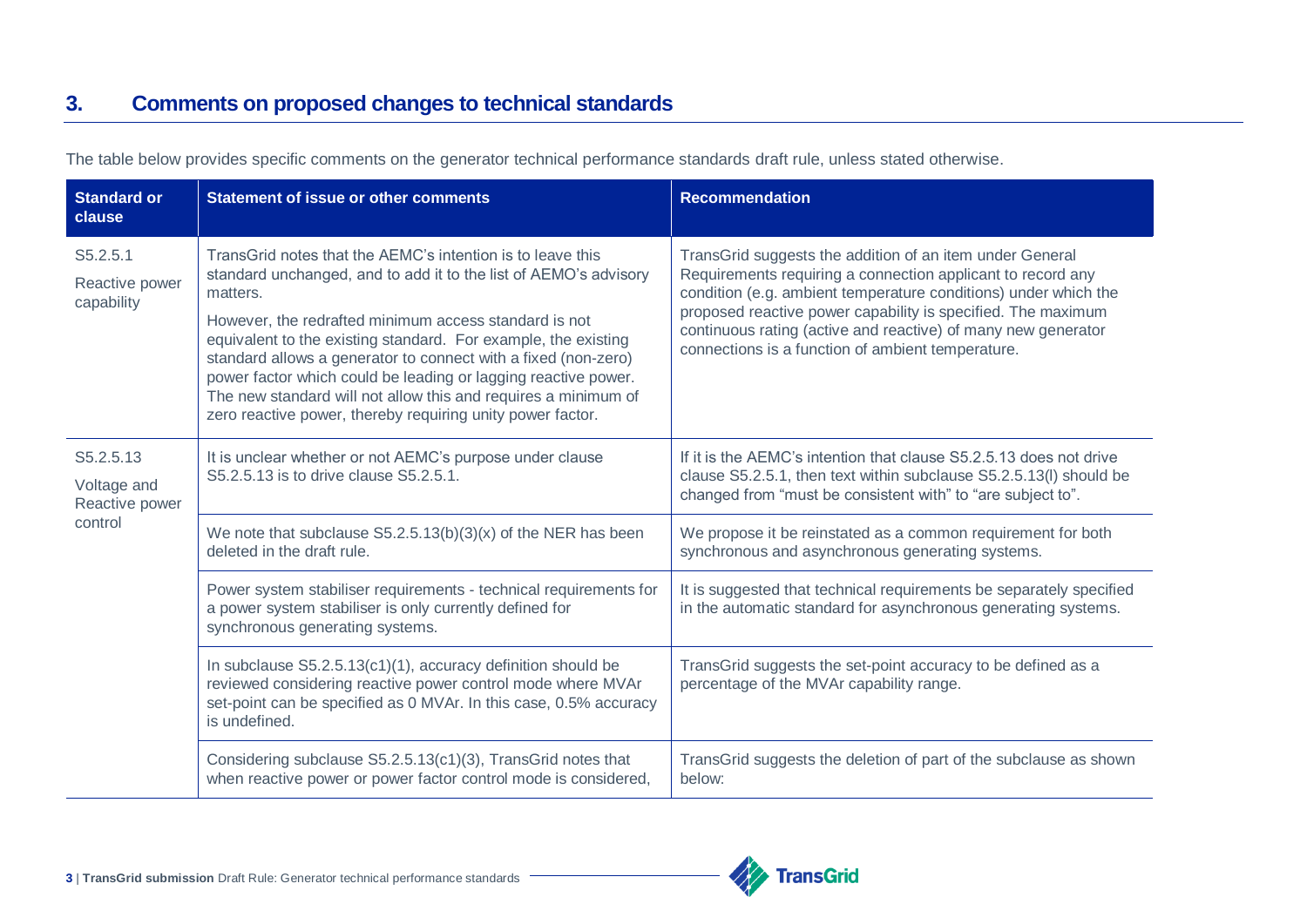|                                                                              | reactive power rise time does not bear any meaning to a 5%<br>voltage disturbance at the location.                                                                                                                                                                                                                                                                                                                                                                                                                                                                                                                                                                                                                                                                                                                                                                                                                                                                                                                    | "with the generating system connected to the power system, and<br>for a step change in setpoint, or a 5% voltage disturbance at the<br>location agreed under subparagraph (1)"                                                                                                                                                                                                                                                                                                                                                                                                                                                                                                                                                                                                                                                                                                                                                                            |
|------------------------------------------------------------------------------|-----------------------------------------------------------------------------------------------------------------------------------------------------------------------------------------------------------------------------------------------------------------------------------------------------------------------------------------------------------------------------------------------------------------------------------------------------------------------------------------------------------------------------------------------------------------------------------------------------------------------------------------------------------------------------------------------------------------------------------------------------------------------------------------------------------------------------------------------------------------------------------------------------------------------------------------------------------------------------------------------------------------------|-----------------------------------------------------------------------------------------------------------------------------------------------------------------------------------------------------------------------------------------------------------------------------------------------------------------------------------------------------------------------------------------------------------------------------------------------------------------------------------------------------------------------------------------------------------------------------------------------------------------------------------------------------------------------------------------------------------------------------------------------------------------------------------------------------------------------------------------------------------------------------------------------------------------------------------------------------------|
|                                                                              | Under subclauses S5.2.5.13(d)(2B)(i) and S5.2.5.13(3)(i),<br>accuracy definition requires further review considering reactive<br>power control mode where the MVAr set-point can be specified as<br>0 MVAr. In this case 0.5% accuracy is undefined.                                                                                                                                                                                                                                                                                                                                                                                                                                                                                                                                                                                                                                                                                                                                                                  | TransGrid suggests the set-point accuracy to be defined as a<br>percentage of the MVAr capability range.                                                                                                                                                                                                                                                                                                                                                                                                                                                                                                                                                                                                                                                                                                                                                                                                                                                  |
| S5.2.5.3<br>Generating<br>system<br>response to<br>frequency<br>disturbances | The changes made may have the effect of reducing both the<br>minimum and automatic standard by allowing additional conditions<br>where continuous uninterrupted operation is not required.                                                                                                                                                                                                                                                                                                                                                                                                                                                                                                                                                                                                                                                                                                                                                                                                                            | TransGrid seeks to clarify whether this is the intention of the<br>changes.                                                                                                                                                                                                                                                                                                                                                                                                                                                                                                                                                                                                                                                                                                                                                                                                                                                                               |
| S5.2.5.4<br>Generating<br>system<br>response to<br>voltage<br>disturbances   | TransGrid considers that the term "continuous uninterrupted<br>operation" as applied in this clause remains ambiguous.<br>Some confusion still exists due to the tying of the prohibition of<br>change in active power to the period after clearance of a fault.<br>Since voltage variation considered in clause S5.2.5.4 may be<br>caused by a disturbance that is not caused by a fault, the draft<br>rule does not always restrict changes to active power.<br>Examples of such disturbances include tripping reactive plant,<br>tripping transmission lines without a fault, and tripping generators.<br>It appears reasonable to require that generators do not trip for<br>voltage disturbances. However, tight restriction of consequential<br>changes in active power output may not be reasonable,<br>particularly for large step changes in voltage. To expect a<br>generator's active power to remain constant (or only drop by 5%)<br>for a 20% step down in voltage seems unreasonable for a<br>minimum. | TransGrid plans and operates its network so that step changes in<br>voltage are limited. Individual pieces of reactive plant are specified<br>so that the voltage change is less than 5% when the plant is<br>switched under most network configurations and conditions. A step<br>change in voltage post tripping of a major network element (e.g. a<br>transmission line) is limited to a maximum of 10%.<br>TransGrid considers that it would be reasonable to restrict the<br>magnitude of the step change of voltage a generator is subject to,<br>without a change in active power output.<br>In addition, TransGrid proposes to make changes to draft rule<br>subclauses S5.2.5.4(a) and S5.2.5.4(b) as underlined below:<br>" must be capable of continuous uninterrupted operation where a<br>power system disturbance causes the any phase or combination of<br>phase voltages at the connection point to vary within the following<br>ranges " |
| S5.2.5.5<br>Generating<br>system<br>response to                              | TransGrid welcomes the amendment of clause S5.2.5.5, in<br>particular; the refinement of the logic and description of the set of<br>events for which continuous uninterrupted operation is required.<br>However, TransGrid notes that some ambiguity remains.                                                                                                                                                                                                                                                                                                                                                                                                                                                                                                                                                                                                                                                                                                                                                         | For clarity, TransGrid suggests further amendments to subclause<br>S5.2.5.5(b)(1), as indicated by mark up below:                                                                                                                                                                                                                                                                                                                                                                                                                                                                                                                                                                                                                                                                                                                                                                                                                                         |

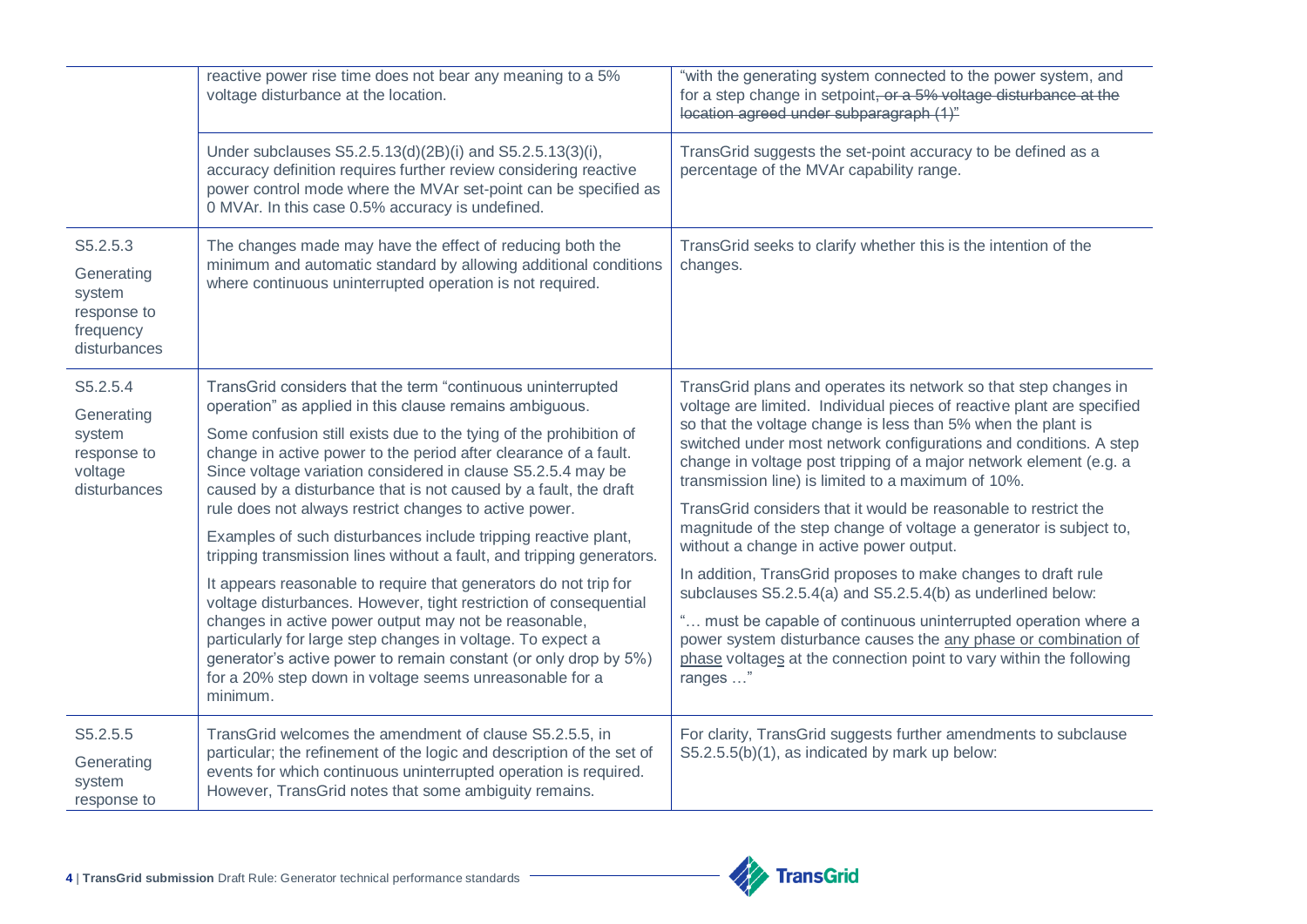| disturbances<br>following<br>contingency | "(1) a generating system and each of its generating units must<br>remain in continuous uninterrupted operation for a<br>disturbance caused by:                                                                                                                                                                              |
|------------------------------------------|-----------------------------------------------------------------------------------------------------------------------------------------------------------------------------------------------------------------------------------------------------------------------------------------------------------------------------|
| events                                   | (i) a credible contingency event other than a fault referred to<br>in subparagraph (iv);                                                                                                                                                                                                                                    |
|                                          | (ii) a three phase fault in a <i>transmission system</i> cleared by all<br>relevant primary protection systems;                                                                                                                                                                                                             |
|                                          | (iii) a two phase to ground, phase to phase or phase to ground<br>fault in a <i>transmission system</i> cleared in:                                                                                                                                                                                                         |
|                                          | (A) the longest time expected to be taken for a<br>relevant breaker fail protection system to clear the<br>fault; or                                                                                                                                                                                                        |
|                                          | (B) if a <i>protection</i> system referred to in<br>subparagraph (A) is not installed, the greater of the<br>time specified in column 4 of Table S5.1a.2 (or if<br>none is specified, 430 milliseconds) and the longest<br>time expected to be taken for all relevant primary<br>protection systems to clear the fault; and |
|                                          | (iiiv) a three phase, two phase to ground, phase to phase or<br>phase to ground fault in a distribution network cleared<br>in:                                                                                                                                                                                              |
|                                          | (A) the longest time expected to be taken for the<br>breaker fail protection system to clear the fault; or                                                                                                                                                                                                                  |
|                                          | (B) if a <i>protection</i> system referred to in<br>subparagraph (A) is not installed, the greater of 430<br>milliseconds and the longest time expected to be<br>taken for all relevant primary protection systems to<br>clear the fault <sub>7</sub> : or                                                                  |
|                                          | (iv) any credible contingency event not referred to in<br>subparagraphs (i), (ii) or (iii);                                                                                                                                                                                                                                 |
|                                          | provided that the event is not one that would disconnect the<br>generating unit from the power system by removing network<br>elements from service; and"                                                                                                                                                                    |

**Alle TransGrid**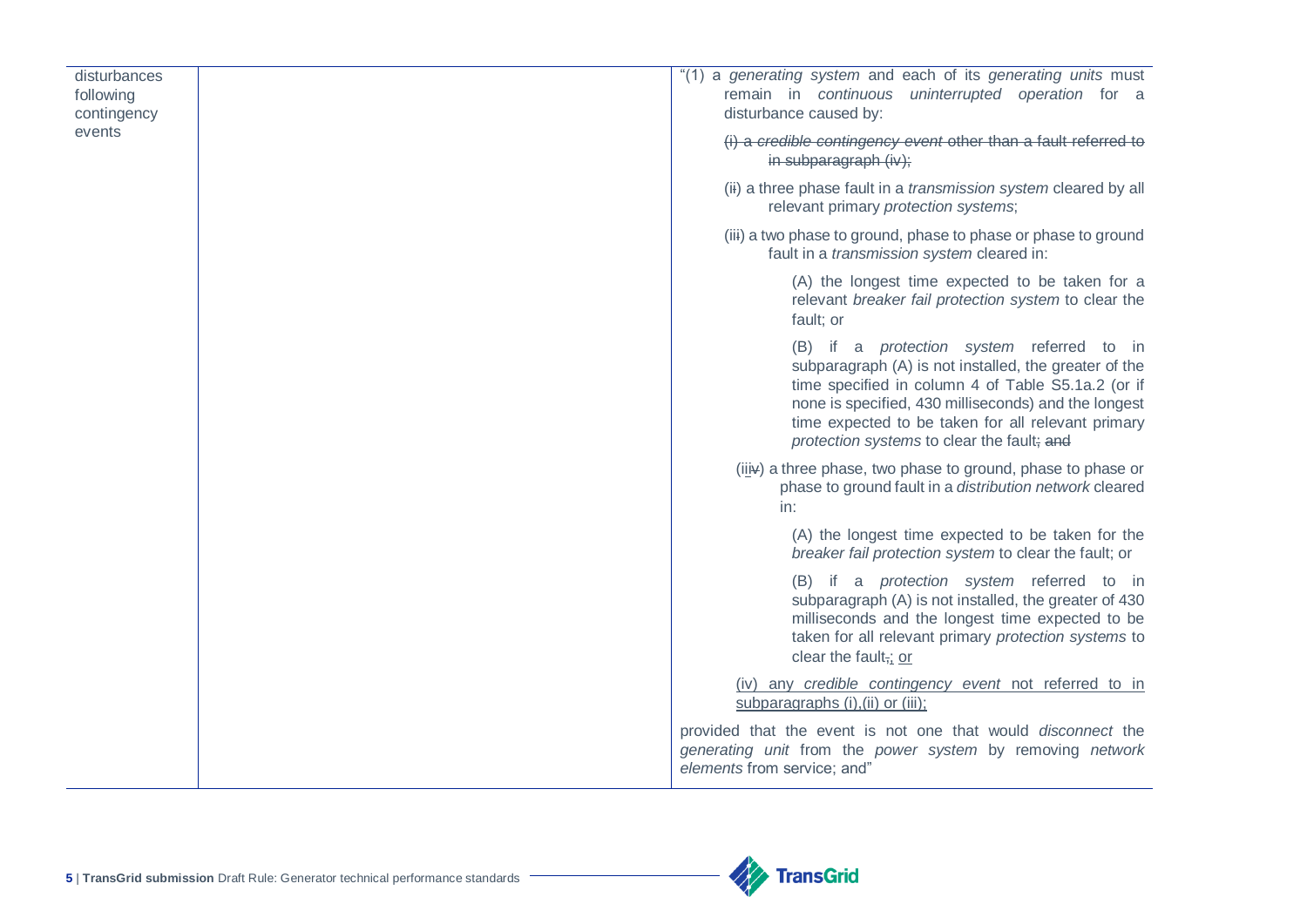| Undefined, islanding could be construed to include the separation<br>of one region from the rest of the NEM, or creation of an island<br>with a local load.                                                                                                                                                                                                                                                                                                                                                                                                                                                                                                                                                                                                                                                                                                                                                                                                                                                                   | TransGrid suggests that the term "islanding" in subclauses<br>S5.2.5.5(b)(1A)(vii) and S5.2.5.5(c)(1A)(vi) would benefit from a<br>definition.                                                                                                                                                                                                                                                                                                                                                                                      |
|-------------------------------------------------------------------------------------------------------------------------------------------------------------------------------------------------------------------------------------------------------------------------------------------------------------------------------------------------------------------------------------------------------------------------------------------------------------------------------------------------------------------------------------------------------------------------------------------------------------------------------------------------------------------------------------------------------------------------------------------------------------------------------------------------------------------------------------------------------------------------------------------------------------------------------------------------------------------------------------------------------------------------------|-------------------------------------------------------------------------------------------------------------------------------------------------------------------------------------------------------------------------------------------------------------------------------------------------------------------------------------------------------------------------------------------------------------------------------------------------------------------------------------------------------------------------------------|
| It appears that the intention of the minimum standard definition in<br>subclause S5.2.5.5(c)(1)(ii)(A) is to provide AEMO and the NSP<br>the ability to come to a reasonable agreement in relation to<br>allowing a generating system to not remain in continuous<br>uninterrupted operation for some events. The subclause is<br>prevented from achieving the intention for two reasons:<br>There is an overlap in the event definitions of subclauses<br>$\geq$<br>$S5.2.5.5(c)(i)$ and $S5.2.5.5(c)(ii)$ , since all of the events of<br>S5.2.5.5(c)(ii) are credible contingency events. Subclause<br>S5.2.5.5(c)(1)(ii)(A) only gives effect to the events defined in<br>S5.2.5.5(c)(ii), and because the events are included in both (i)<br>and (ii), $S5.2.5.5(c)(1)(ii)(A)$ has no effect.<br>Subclause S5.2.5.5(c)(1)(ii)(A) allows a generator to trip for a<br>$\geq$<br>single contingency. However, subclause S5.2.5.5(c)(1A),<br>which defines multiple contingencies, does not contain a<br>similar subclause. | TransGrid suggests:<br>Subclause S5.2.5.5(c)(1)(i) be amended to: "a credible<br>$\geq$<br>contingency event other than a fault referred to in<br>subparagraph (ii); or"<br>Subclause S5.2.5.5(c)(1A) be appended to include "unless<br>$\geq$<br>AEMO and the Network Service Provider agree that the total<br>reduction of generation in the power system due to the series<br>of faults would not exceed a limit based on what AEMO and<br>the Network Service Provider both consider to be reasonable<br>in the circumstances;" |
| TransGrid notes that there may be an inconsistency between the<br>location of the voltage threshold reference at the generating unit<br>terminals to commence the current injection in subclauses<br>S5.2.5.5(b)(3)(i)(A) and S5.2.5.5(b)(3)(i)(B), and the location of<br>the voltage recovery reference at the connection point at the end<br>of subclause S5.2.5.5(b)(3)(i). A similar inconsistency appears in<br>subclause S5.2.5.5(c)(3)(i).                                                                                                                                                                                                                                                                                                                                                                                                                                                                                                                                                                            | TransGrid suggests that it would be appropriate for the voltage<br>recovery reference to be consistently referenced at the generating<br>unit terminals.                                                                                                                                                                                                                                                                                                                                                                            |
| The smaller ranges of 85% to 90% and 110% to 112% under the<br>draft rule will remove the ability of the NSP to request a more<br>effective setting outside the ranges.                                                                                                                                                                                                                                                                                                                                                                                                                                                                                                                                                                                                                                                                                                                                                                                                                                                       | In our submission to the AEMC's consultation paper, TransGrid<br>proposed to extend the range for the voltage thresholds to 80% to<br>90% and 110% to 120% of the nominal voltage in clause<br>S5.2.5.5(i)(4) of the NER.                                                                                                                                                                                                                                                                                                           |
|                                                                                                                                                                                                                                                                                                                                                                                                                                                                                                                                                                                                                                                                                                                                                                                                                                                                                                                                                                                                                               | TransGrid does not object to the smaller ranges for the automatic<br>standard. However, we propose changing the ranges for the<br>minimum standard to 80% to 90% and 110% to 120%.                                                                                                                                                                                                                                                                                                                                                  |

**Alt** TransGrid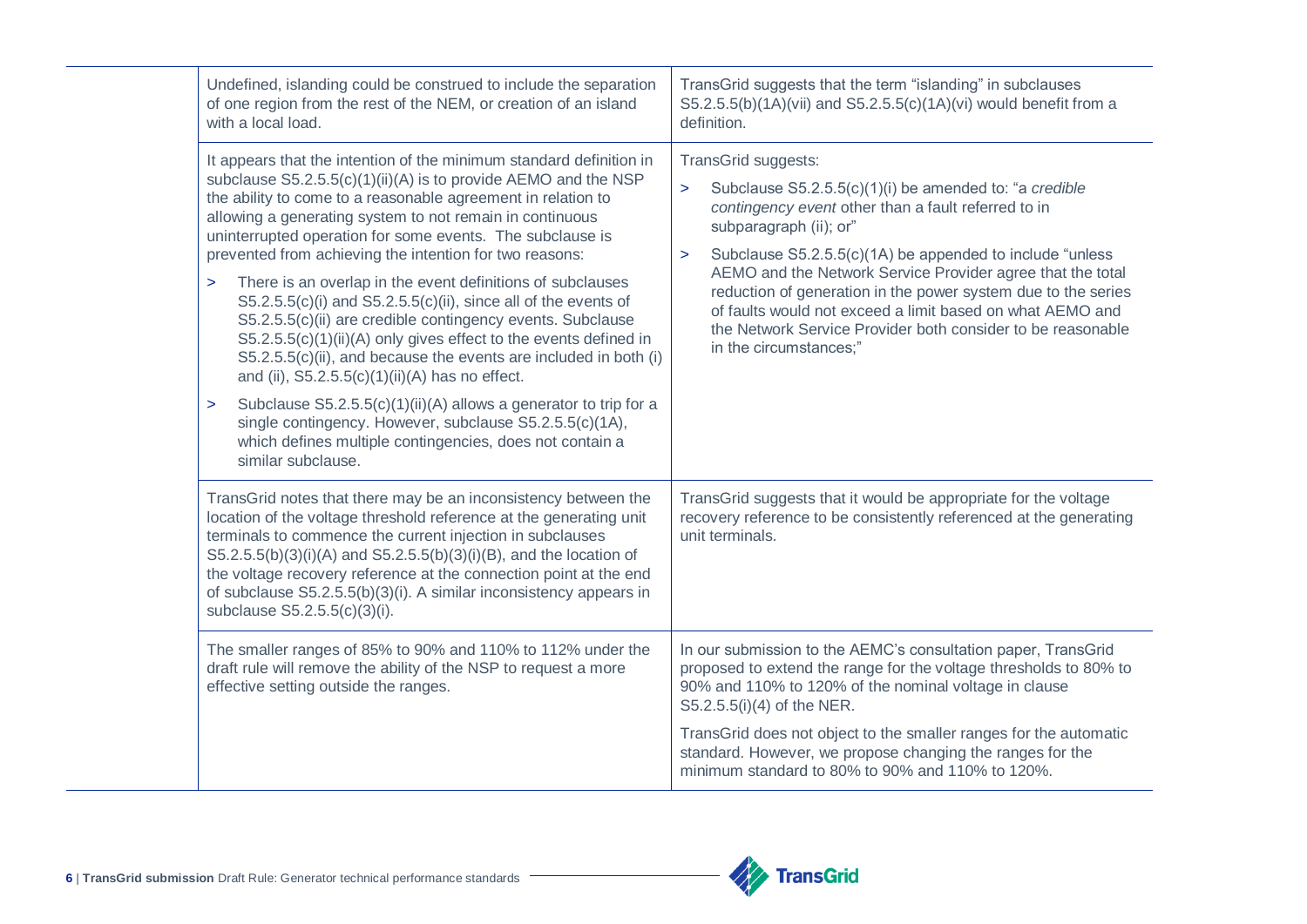|                                                                      | Subclause S5.2.5.5(h) appears to infer that automatic reclose<br>equipment has the ability to clear faults, which may not be the<br>case.                                                                                                       | TransGrid suggests a review of this subclause of the draft<br>standard.                                                                                                                                                                                                                                                                                                                                                                                                                                                                                                                                                                                                                                                                                                                                                                                                                                                                                                                                                                                                                                                                                                                                                                                                                                                                                                                                                                                                                                                                                                      |
|----------------------------------------------------------------------|-------------------------------------------------------------------------------------------------------------------------------------------------------------------------------------------------------------------------------------------------|------------------------------------------------------------------------------------------------------------------------------------------------------------------------------------------------------------------------------------------------------------------------------------------------------------------------------------------------------------------------------------------------------------------------------------------------------------------------------------------------------------------------------------------------------------------------------------------------------------------------------------------------------------------------------------------------------------------------------------------------------------------------------------------------------------------------------------------------------------------------------------------------------------------------------------------------------------------------------------------------------------------------------------------------------------------------------------------------------------------------------------------------------------------------------------------------------------------------------------------------------------------------------------------------------------------------------------------------------------------------------------------------------------------------------------------------------------------------------------------------------------------------------------------------------------------------------|
| Multiple fault<br>ride through<br>$requirement -$<br>various clauses | TransGrid notes that various references related to multiple fault<br>ride through requirements remain unclear.<br>TransGrid notes, a lack of definitions across subclauses<br>S5.2.5.5(b)(1A)(i)-(ix) and subclauses S5.2.5.5(c)(1A)(i)-(viii). | TransGrid believes following clarifications are required:<br>In places where voltage at the connection point is referred to,<br>$\geq$<br>there is a need to specify if it refers to "any phase". For<br>example, draft subclause S5.2.5.5(b)(1A)(i) refers to 50%<br>voltage but it is unclear whether this refers to all three phases<br>or in any phase.<br>In places where reactive current injection is referred to, both<br>$\geq$<br>under the current rules and in the AEMC's draft rule, there is a<br>need to specify if it refers to "in any phase" or "in all three<br>phases".<br>The present draft rule refers to reactive current injection<br>$\geq$<br>requirements specified as "facilities capable of". TransGrid<br>seeks clarification on whether the expectation is for the<br>capability only, and that the actual site implementation can be<br>less that the specified capability.<br>Subclause S5.2.5.5(b)(1A)(iii) refers to one fault cleared in<br>$\geq$<br>circuit breaker fail protection system with no voltage<br>depression requirement specified. TransGrid seeks clarification<br>on whether subclause S5.2.5.5(b)(1A)(i) requirements are<br>specified with a primary protection system and subclause<br>S5.2.5.5(b)(1A)(iii) requirements are specified with connection<br>point voltage above 50%.<br>Similarly, there is a need to specifically define the<br>requirements relating to subclause S5.2.5.5(b)(1A)(v) in<br>relation to the voltage depression and fault clearance<br>requirements to be applied for this sub-clause. |
| Minimum<br>standard                                                  | The events in the minimum standard defined in subclause<br>S5.2.5.5(c)(1) appropriately do not include faults cleared in the<br>time required by breaker fail. However it is included in such events<br>in subclause $S5.2.5.5(c)(1A)$ .        | TransGrid suggests that it would be appropriate to remove<br>subclause S5.2.5.5(c)(1A)(ii)                                                                                                                                                                                                                                                                                                                                                                                                                                                                                                                                                                                                                                                                                                                                                                                                                                                                                                                                                                                                                                                                                                                                                                                                                                                                                                                                                                                                                                                                                   |